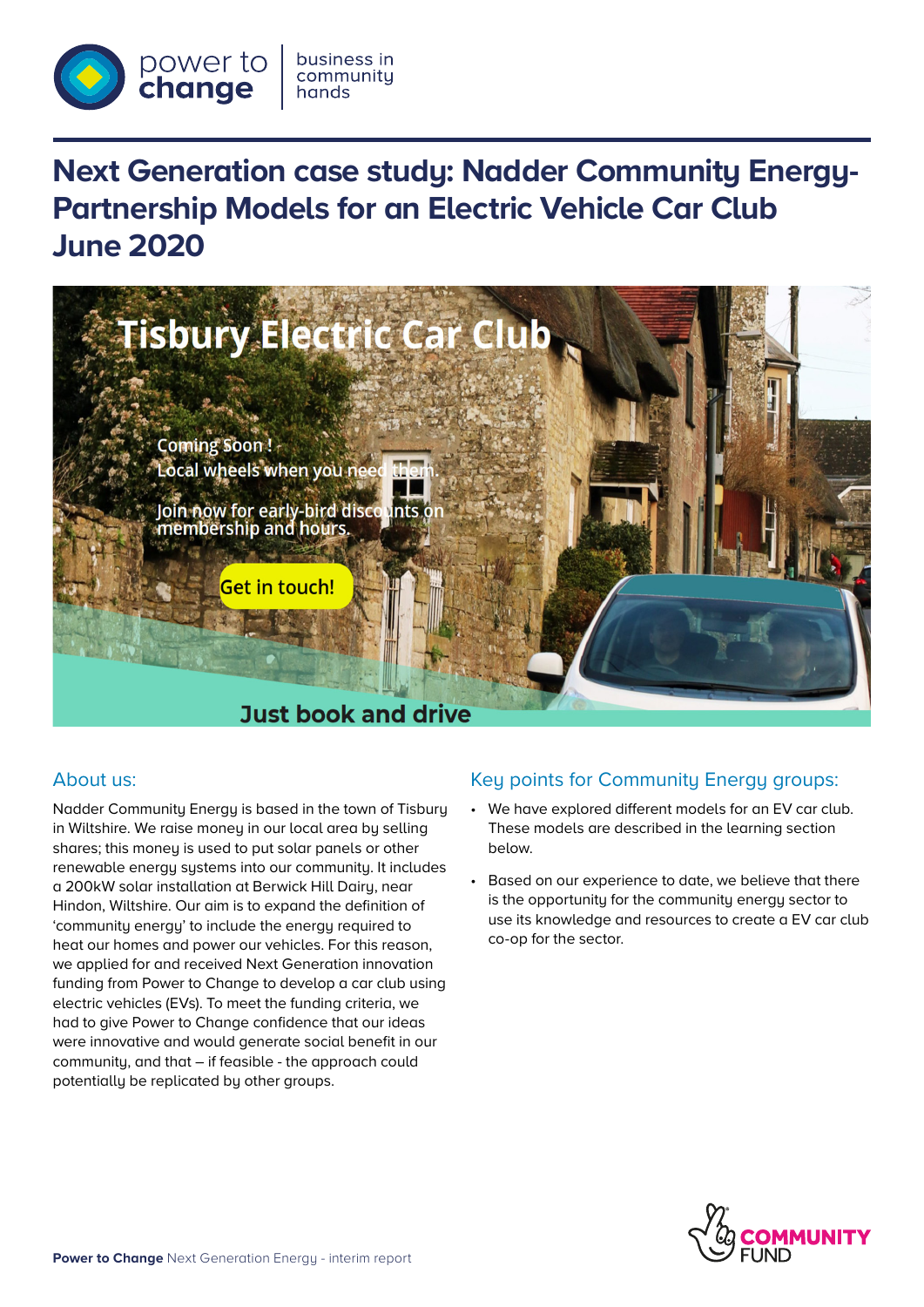

#### business in community hands

## Overview of our project:

Our project is still at an early stage but the Next Generation funding has enabled us to think through options and choose the model that we think will work best for us. We are now in the process of starting to implement our preferred model, as outlined in the diagram below.

## **Nadder Community Energy: Electric Car Club**



#### **Key**

(Dashed lines - actions not yet complete)

| Legal Agreement |  |
|-----------------|--|
| Funding         |  |
| Electricity     |  |
| Services        |  |
| Information     |  |